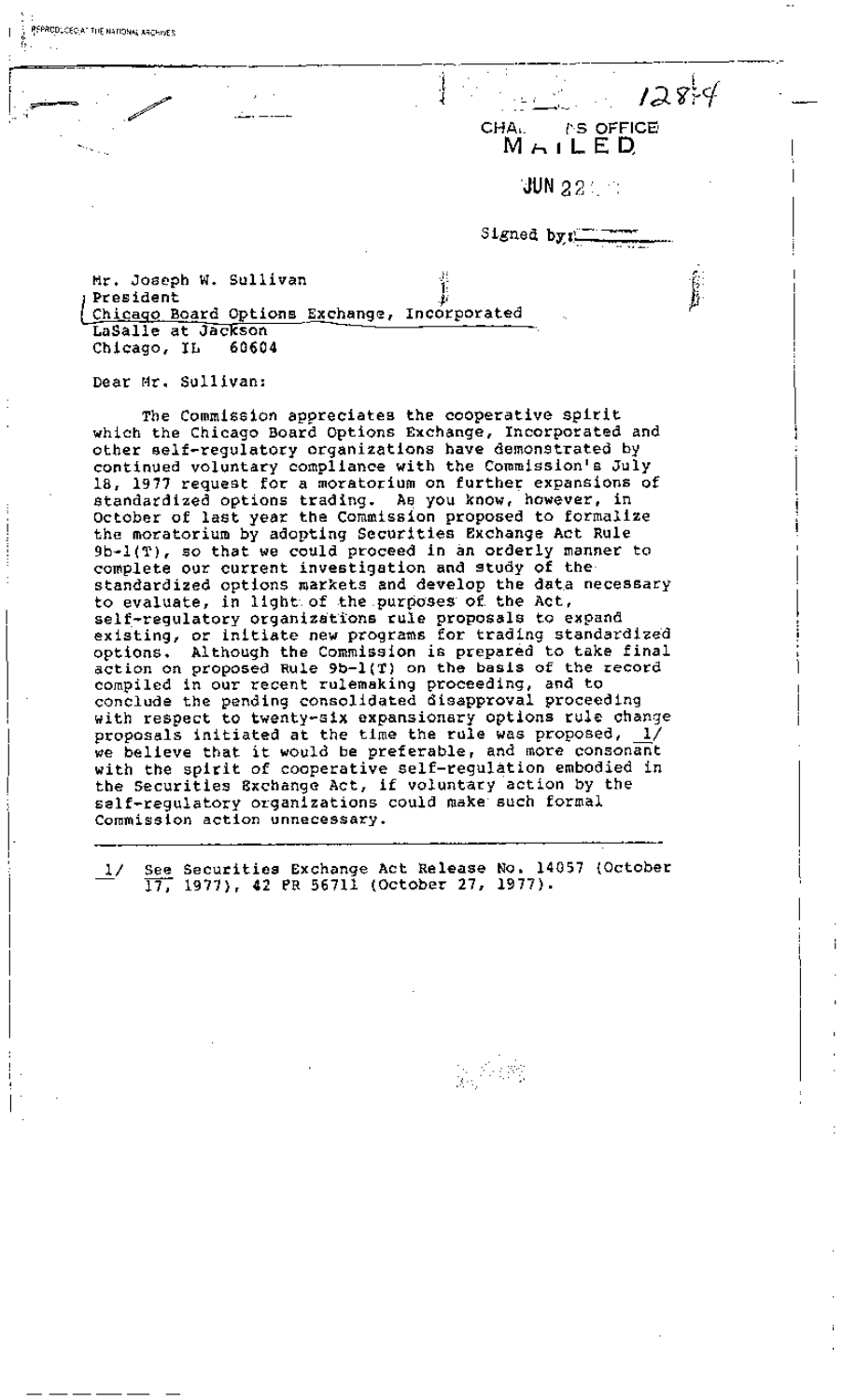**Mr. Joseph W.** Sullivan Page Two

REPRODUCED AT THE NATIONAL ARCHIVES . The national ARCHIVES . The national ARCHIVES . The national ARCHIVES . The national ARCHIVES . The national ARCHIVES . The national ARCHIVES . The national ARCHIVES . The national AR

 $\mathcal{L}$ .

Accordingly, I am writing to you, and to each of the other self-regulatory organizations which presently trade standardized options or which have proposed to initiate new programs for the trading of such options, to request that you continue to adhere to the moratorium, on a voluntary basis, until the Commission has had an opportunity to receive and consider a report from the Special Study of the Options Markets (so long as that report is received prior to year-end) and to review whether continuation, modification or termination of the voluntary moratorium is warranted, a review which the Commission will undertake in any event no later than January 2, 1979. 2/ The Commission also is requesting that the self-regulatory organizations agree to withdraw all rule change proposals now pending before the Commission which would have the effect of expanding or materially altering existing pilot programs for the trading of standardized options or otherwise would initiate new programs for the trading of such options. 3/ Should all the affected self-regulatory

 $\frac{2}{\sqrt{2}}$ In this connection, as more fully described on the Points of Agreement attached to this letter, the self-regulatory organizations are requested not to llst any new options classes not listed and traded on July 15, 1977 (including previously authorized but unfilled classes), except in connection with the replacement of involuntarily delisted classes.

 $3/$ These proposals include:

| $SR-Area-76-12$    | $SR-MSE-77-2R$  |
|--------------------|-----------------|
| $S_{R+Anex-76-28}$ | $SR-MASD-77-2$  |
| $SR-Anex-77-8$     | SR-NY5E-77-17   |
| $S_{R-MR+X-77-9}$  | $SR-NYSL-77-21$ |
| $SR-Answer+77-23$  | $SR-PILX-76-5$  |
| $S$ R-CBOE-76-16   | $SR-PHLX-76-18$ |
|                    |                 |

(Footnote continued)

いうと

<u>within the communication</u>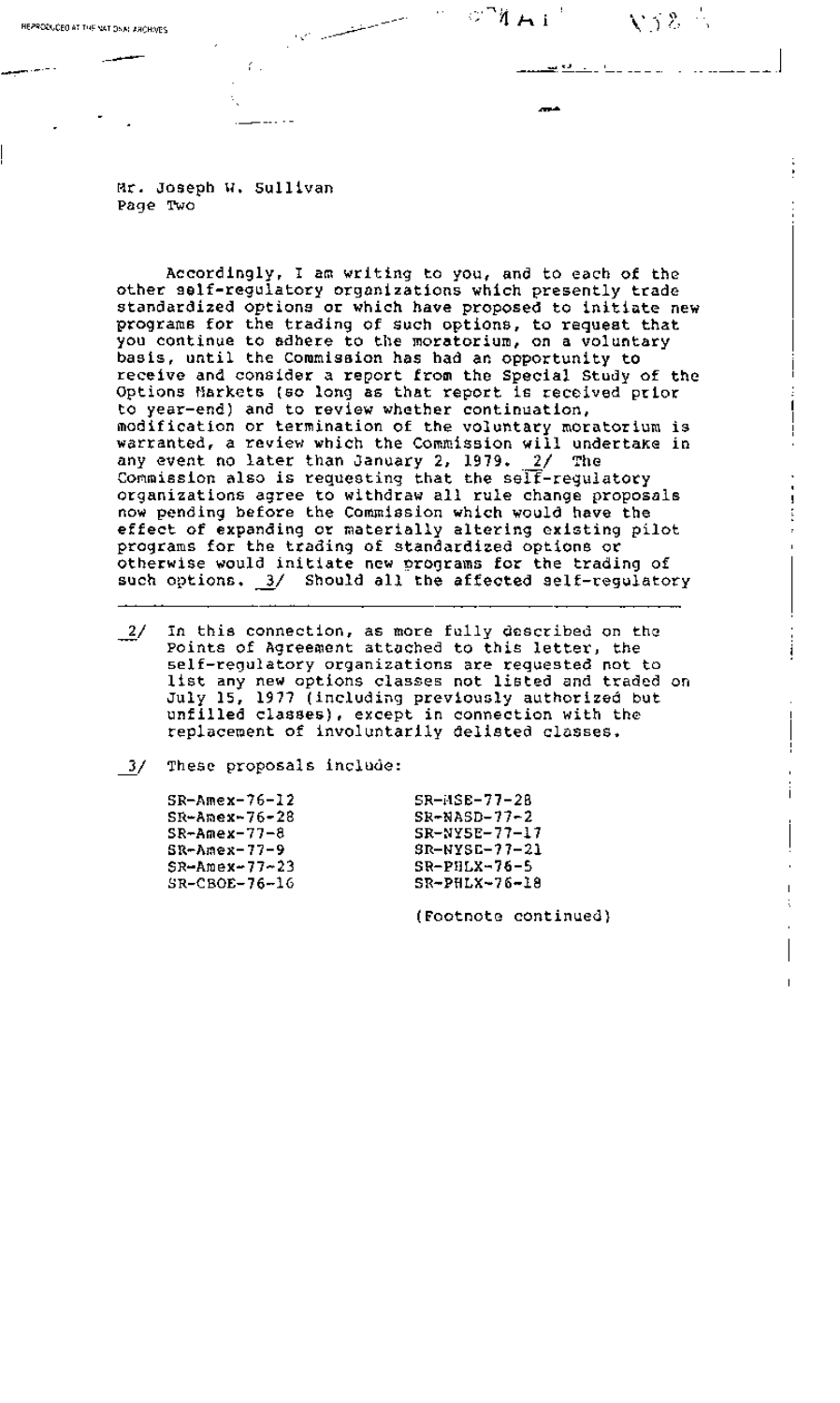Mr. Joseph W. Sullivan Page Three

.<br>PERRODUCEC AT THE NATIONAL ARCHIVES 19 2012年度 Li

> organizations agree to these requests, the Commission intends to defer taking final action on our proposal to adopt Rule 9b-l(T) and to dismiss our consolidated disapproval proceeding with respect to twenty-six expansionary optlons-related rule change proposals which was commenced in October, 1977, promptly after withdrawal of those and the related proposals listed above.

> If any self-regulatory organization becomes dissatisfied with our rate of progress in reevaluating the continued need for the moratorium after the first of next year, it may, after providing the Commission and the other affected self-regulatory organizations with sixty days advance notice, begin to file rule change proposals to expand or materially alter existing pilot programs, or to initiate new programs, for the trading of standardized options. In the event such notice should be provided by any self-regulatory organization, all other self-regulatory

(Continued footnote)

SR-CBOE-76-27 SR-CBOE-77-5 SR-CBOE-77-14 SR-CBOE-77-15 SR-CBOE-77-16 SR-MSE-77-2 SR-MSE-77-4 SR-MSE-77-6

SR-PHLX-77-5 SR-PHLX-77-6 SR-PHLX-78-3 SR-PSE-76-11 SR-PSE-76-17 SR-PSE-76-40 SR-PSE-77-9 SR-PSE-77-13 - SR-PSE-77-15 SR-PSE-77-17 SR-PSE-77-31

Withdrawals should be made in writing, on or before August i, 1978, and made effective as of that date. Withdrawals may, of course, be conditioned upon the agreement by all other affected self-regulatory organizations to withdraw the rule proposals listed above which they have filed with the Commission.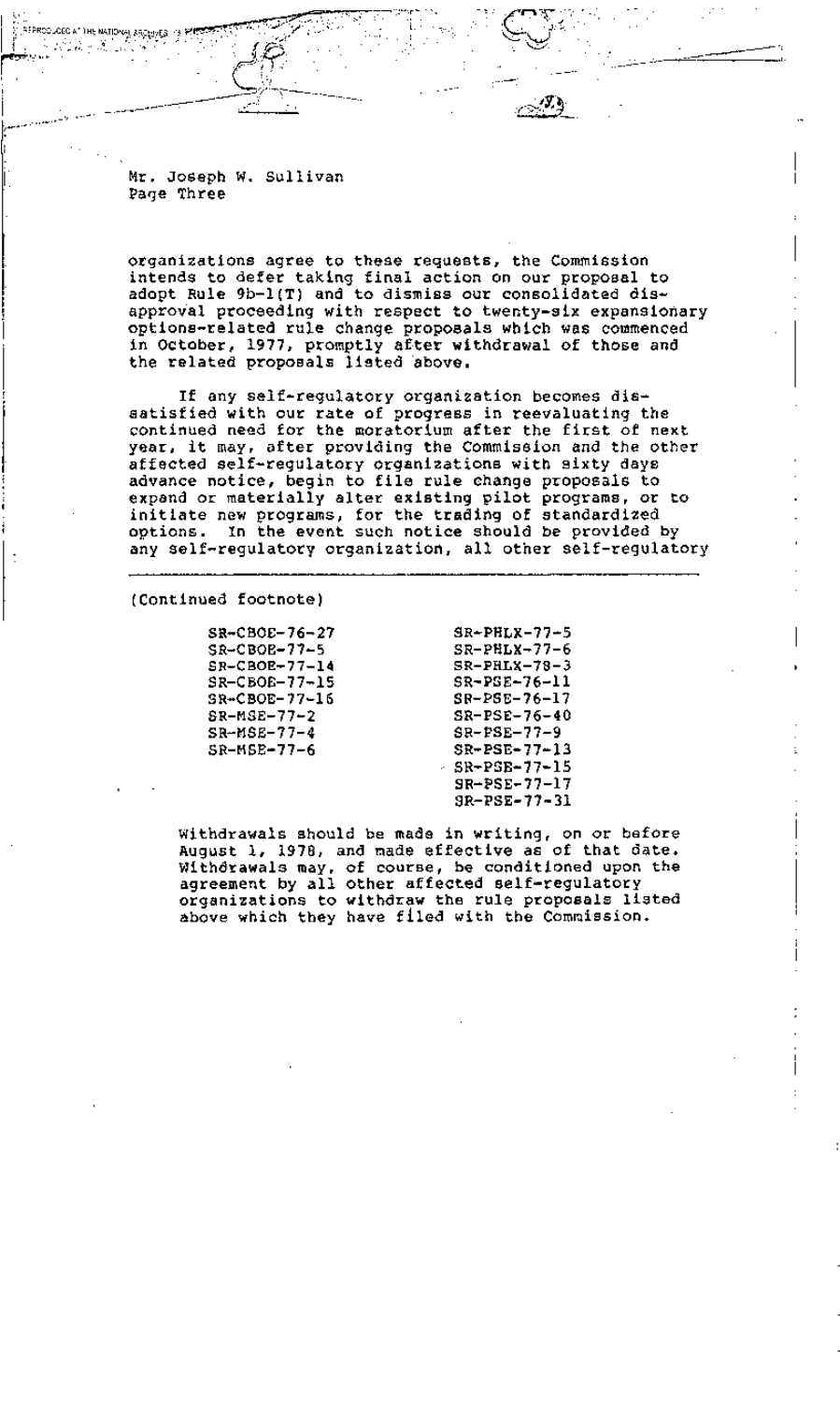Mr. Joseph W. Sullivan 'Page Four

*(;,:,~PRgD~F~D,ATTHE* NA~S~'~@~i~'~ ...... "< -- --' "~' " . . "., "j-C. :':' ~"~ 'i:: L': ' " ~"" ""'"/~'--~--~-:~1

organizations participating in the voluntary moratorium also may begin to file expansionary rule proposals with the Commission at the end of the notice period. In the interim, however, the Commission will expect the selfregulatory organizations to abide by the Commission's determination as to whether a particular options-related rule proposal is expansionary, and to refrain from filing any such proposals with the Commission.

**• ....~..\_-.f ~f-** ,.. .. '. T-- ..... ;..." **• - ,** ." ~-~ **.**  . i --:.'-'~ " . . ,.~ ~<: - "'. ~\_ \_\_ L

. In the second contract of the second contract of the second contract of the second contract of the second contract of the second contract of the second contract of the second contract of the second contract of the second

In addition, in order to preserve the status quo with respect to the total number of classes traded by each existing options exchange during the pendency of the voluntary moratorium, those exchanges which currently trade standardized options will be permitted to replace involuntarily dellsted-optlons classes upon application approved by the Commission. 4/ During the period while the voluntary moratorium is in effect, the Commission expects the self-regulatory organizations to continue the cooperation they have demonstrated thus far, both with respect to the efforts of the Options Study to gather information and in the implementation of improvements in the regulatory systems applicable to the standardized options markets.

I would appreciate your advising the Commission, in writing, as promptly as possible, but no later than July 31, 1978, whether theChicago Board Options Exchange, Incorporated will agree to continue the voluntary moratorium on the terms specified in this letter and in the appended Points of Agreement. Failure to express a commitment to agree to the terms specified in this letter and in the appended Points of Agreement by July 3!, 1978,

**4\_I** The Commission's proposed guidelines for making such applications and for comm@ncing trading in a replacement class will be!sent to each self-regulatory organization during the week of June 26, 1978.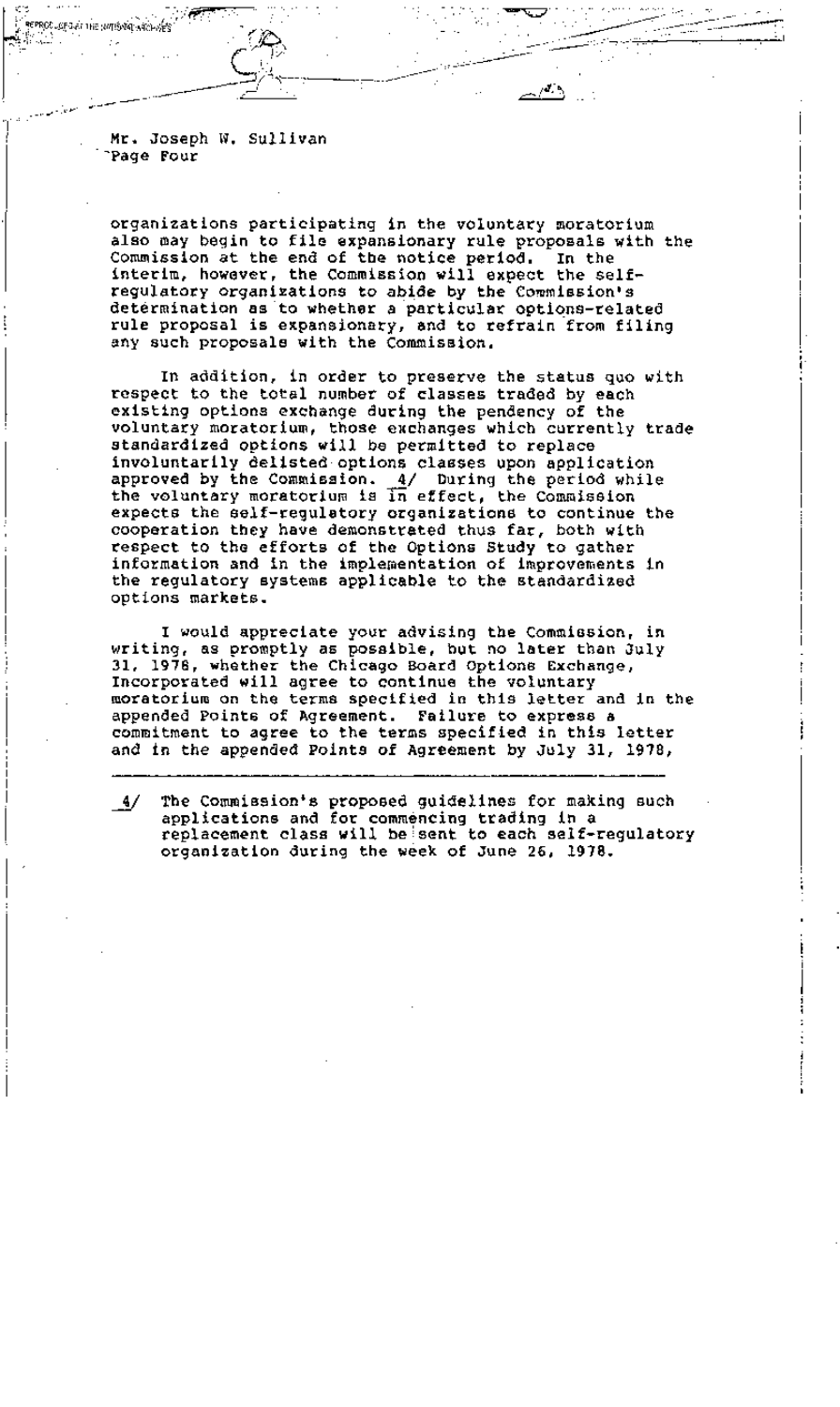التارية لانطاق  $\frac{1}{2}$  . The contract of  $\frac{1}{2}$  is the contract of  $\frac{1}{2}$ 

 $\sim$  1000  $\sim$  1000  $\sim$  1000  $\sim$  1000  $\sim$ 

f~

**Mr. Joseph W. Sullivan Page Five** 

, k"-.-

REPROOUCEO AT THE NATIONAL ARCHIVES

/" J,

**will necessitate prompt Commission action with respect to proposed Rule 9b-l(T) and the consolidated disapproval proceeding. Your response may, of course, be conditioned upon receipt of similar written agre4ments from all other affected self-regul~tory organizations.** 

• • S' /I **I**  $\sim$  /I  $\sim$  /I  $\sim$  /I  $\sim$  /I  $\sim$  /I  $\sim$ 

**] Sincerely,** 

**Harold M. Williams** 

KNCGR<del>\*</del> **GCARASICK/flb/6/22/78 QC**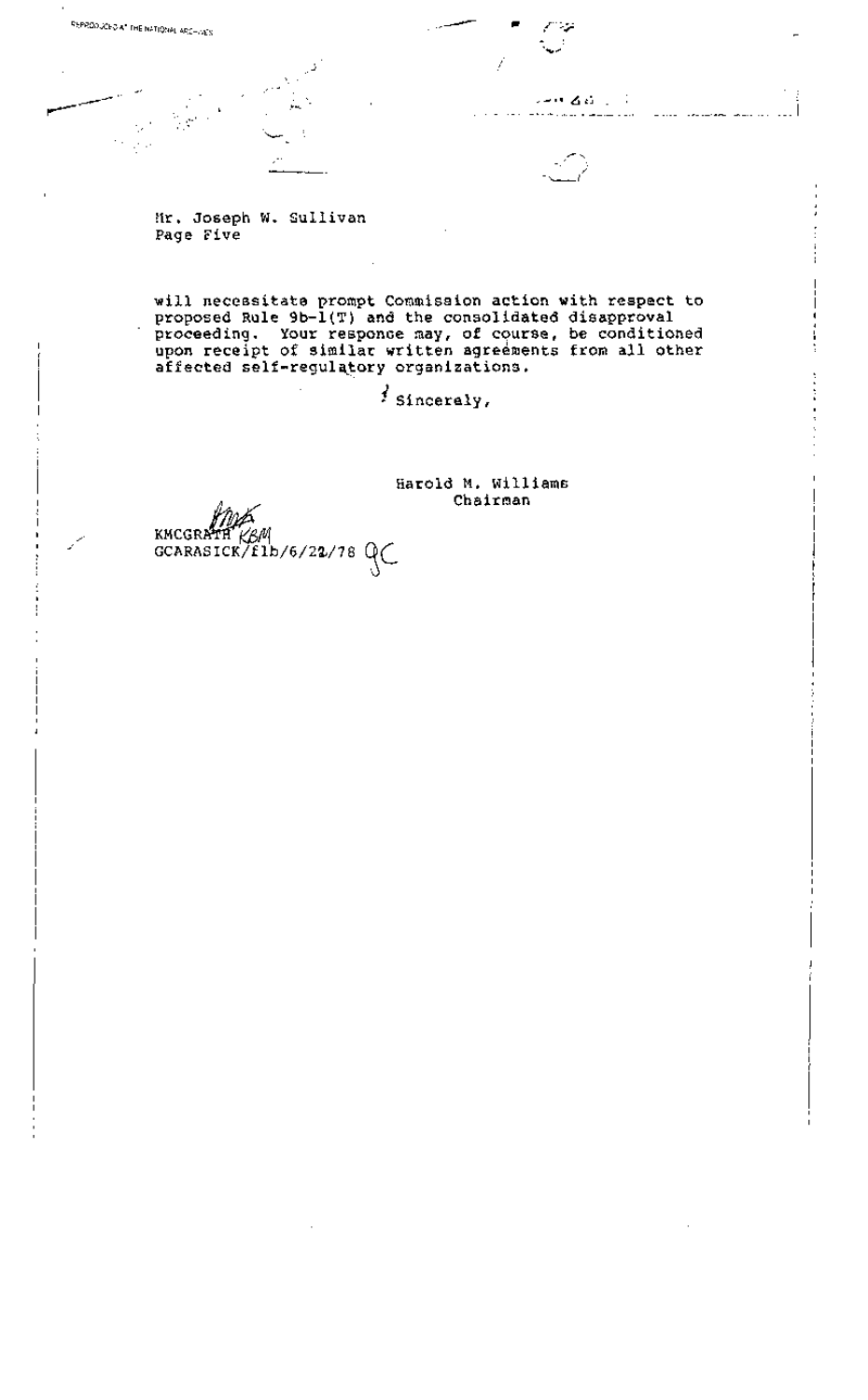APPENDIX **'** ,: ./~

## Points of Agreement

- **A.**  All pending expansionary rule proposals of each self-regulatory organization must be withdrawn, in writing, on or before August i, 1978. Withdrawals will become effective on August i, 1978, only if each other self-regulatory organization has withdrawn all of its expansionary proposals.
	- . All proposals subject to consolidated disapproval proceeding.

SR-Amex-76-12 SR-Amex-76-28 SR-Amex-77-8 SR-Amex-77-9 SR-CBOE-76-16 SR-CBOE-76-27 SR-CBOE-77-5 SR-CBOE-77-14 SR-CBOE-77-15 SR-CBOE-77-16 SR-MSE-77-2 SR-MSE-77-4 SR-MSE-77-6

~i[ "I~EPI~QDWCEDtAT THE'NAT ONAI.:',~RCH VES \_..j .,,,~ ~ ~'~"~ . **~1!'-~;i:-:.:'~'** .. : " .... :. :. .,,,,- **~--:;S:-~~:--:--~ ~.:'.,-'** 

SR-NASD-77-2 SR-NYSE-77-17 SR-NYSE-77-21 SR-PHLX-76-18 SR-PHLX-77-5 SR-PHLX-77-6 SR-PSE-76-17 SR-PSE-76-40 SR-PSE-77-9 SR-PSE-77-13 SR-PSE-77-15 SR-PSE-77-17

SR-MSE-77-28

- **2.**  Expansionary Proposals not included in consolidated disapproval proceeding
	- SR-Amex-77-23 SR-PHLX-76-5 SR-PSE-76-11 SR-PSE-77-31
- **.**  SR-PHLX-78-3 to trade "index" options
- **B.**  The Commission will, promptly after the withdrawal of the above-mentioned expansionary options rule change proposals, dismiss its consolidated disapproval.
- . The Commission expects to receive a report from the Options Study before the end of this year and undertakes to revisit the subject of the moratorium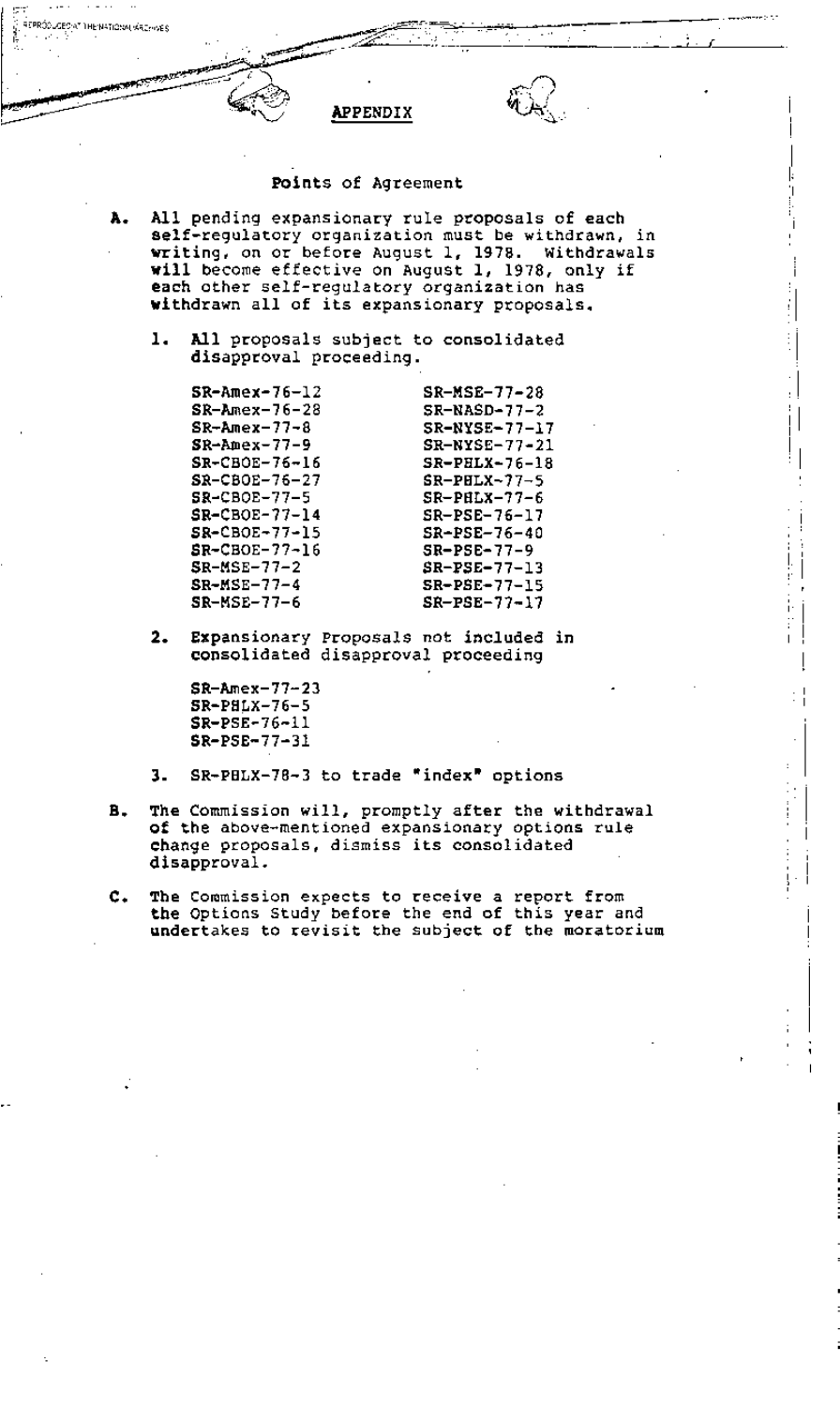promptly thereafter, with a view to determining whether the moratorium should be continued, either voluntarily or through adoption of Rule 9b-l(T), or whether the moratorium should be terminated, in whole or in part; in no event will the Commission's review of the status of the moratorium commence later than January 2, 1979.

- **D.**  The Commission will advise interested selfregulatory organizations and the public of the results of its moratorium review as promptly as possible after commencement of that review. If, after January 2, 1979, any self-regulatory organization is dissatisfied with the rate of progress of the commission's review, or the conclusions the Commission has reached with respect to the continued need for the moratorium, the self-regulatory organization may, after providing sixty days advance notice to the Commission and to the other self-regulatory organizations subject to this agreement, file rule change proposals to expand an existing pilot program for the trading of standardized options or to initiate new pilot programs for trading standardized options. If such sixty day notice is given by any self-regulatory organization, all self-regulatory organizations subject to this agreement will be deemed to have given such notice and maz begin to file expansionary rule proposals upon expiration of the notice period. Until sixty days after any such notice, all self-regulatory organizations agree to refrain from filing any expansionary proposals and from filling any authorized but unfilled classes of options, and to withdraw any proposal which may be filed prior to that time if the Commission determines that such proposal is expansionary. All such self-regulatory organizations agree to abide by the Commission's determination as to whether particular proposals should be deemed expansionary for purposes of the moratorium.
- **E.**  No exchange may list anynew options classes (including previously authorized but unfilled classes) not listed and traded by that exchange on July 15, 1977, except in connection with the replacement of involuntarily delisted classes.

**- 2 -** 

 ${\sf RO}_{\mathcal{G}}$ uegia? Ibe national archives

. The contract of the contract of the contract of the contract of the contract of the contract of the contract of the contract of the contract of the contract of the contract of the contract of the contract of the contrac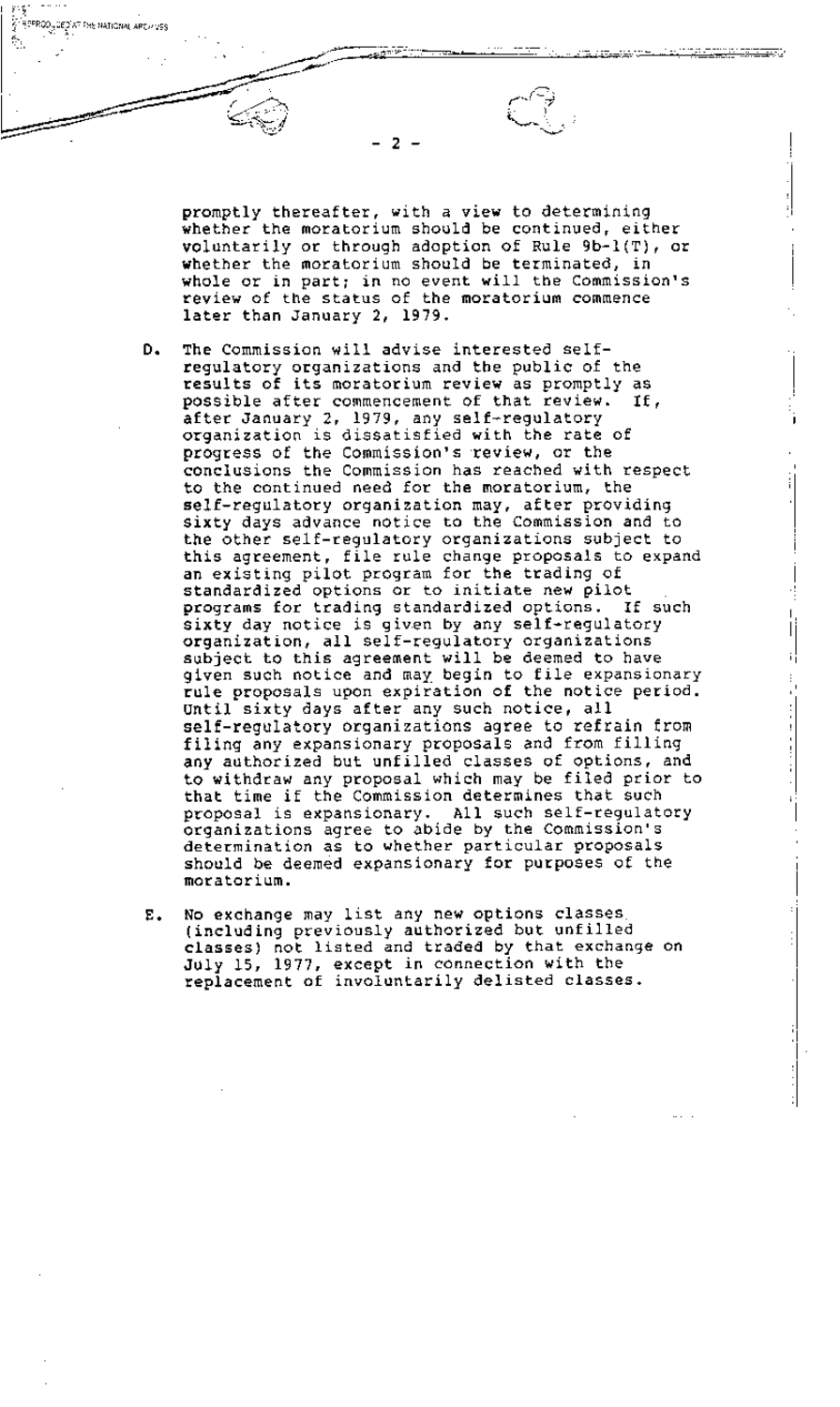- *F.*  During the perlod while the voluntary moratorium is in effect, involuntarily delisted options classes may be replaced upon application approved by the Commission, provided, however, that involuntarily delisted classes may not be replaced with a class of options already listed on another exchange. The Commission will send a letter to each selfregulatory organization during the week of June 26, 1978 setting forth proposed guidelines for making such applications and for commencing trading in replacement classes. The Commission will consider making modifications to those guidelines which the affected self-regulatory organizations mutually agree are appropriate.
- *G.*  The Commission will defer consideration of its proposal to adopt Rule 9b-l(T), pending completion of its moratorium review, unless earlier consideration becomes necessary, as a result of breach of this agreement by one or more of the self-regulatory organizations, receipt of notice of intent to file any expansionary rule proposal or some other unforeseen development. In such an event, the Commission is prepared to adopt the rule immediately.
- *H.*  During the effectiveness of the voluntary moratorium the self-regulatory organizations will cooperate with the Commission to advance the efforts of te Options Study and implement improvements in the regulatory systems applicable to the standardized options markets.
- **I.**  Each self-regulatory organization must agree, in writing, to the above terms.

"t/c.~

,R EPR'ODI96 ED~,~'T THE'NATI(3"NgL,,41~CFIJ~/ES